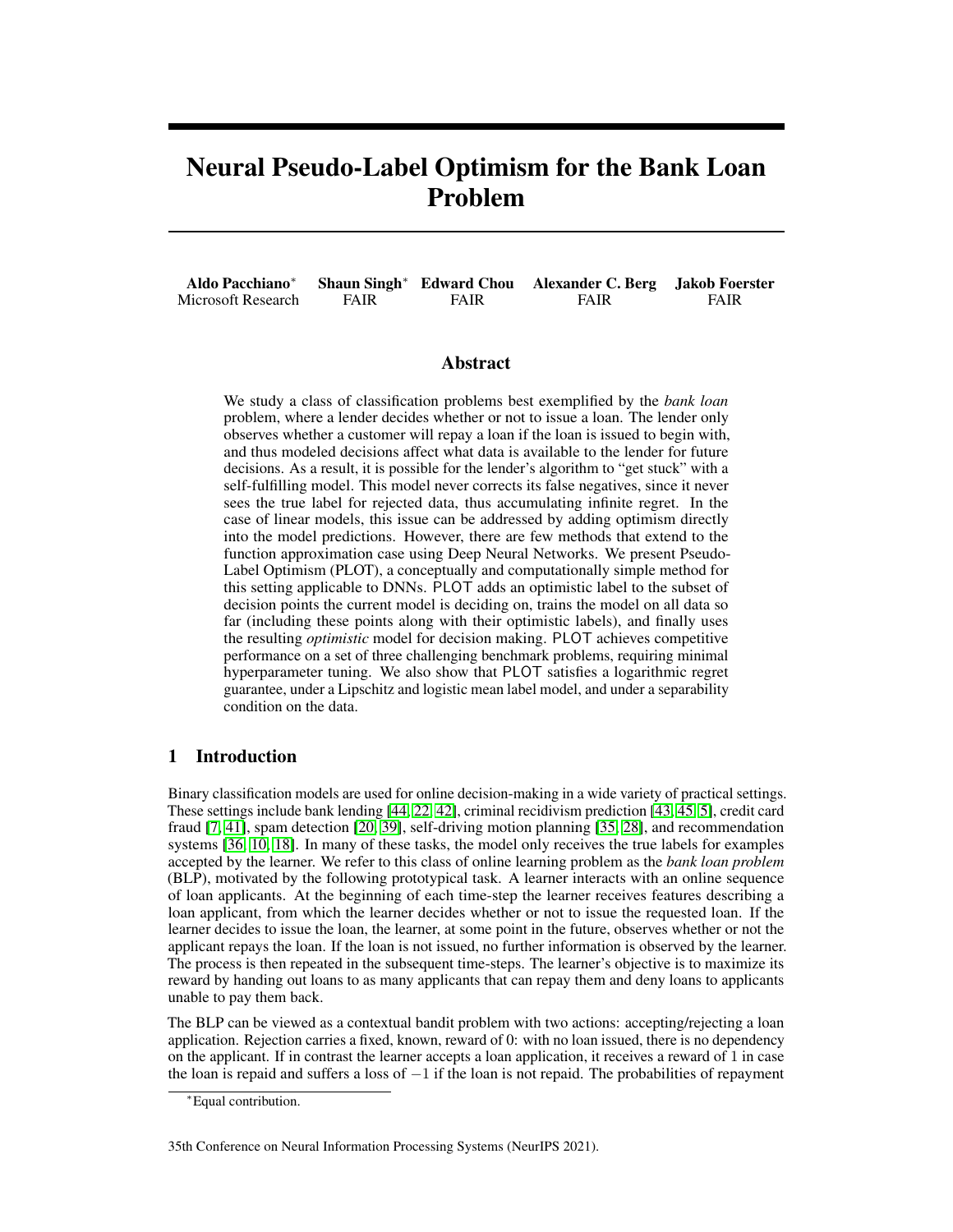associated to any individual are not known in advance, thus the learner is required to build an accurate predictive model of these while ensuring not too many loans are handed out to individuals who can't repay them and not too many loans are denied to individuals that can repay. This task can become tricky since the samples used to train the model, which govern the model's future decisions, can suffer from bias as they are the result of *past predictions* from a potentially incompletely trained model. In the BLP setting, a model can get stuck in a *self-fulfilling* false rejection loop, in which the very samples that *could* correct the erroneous model never enter the training data in the first place because they are being rejected by the model.

Existing contextual bandit approaches typically assume a known parametric form on the reward function. With restrictions on the reward function, a variety of methods ([\[13,](#page-10-5) [8\]](#page-10-6)) introduce strong theoretical guarantees and empirical results, both in the linear and generalized linear model settings<sup>[2](#page-1-0)</sup>. These methods often make use of end-to-end optimism, incorporating uncertainty about the reward function in both the reward model and decision criteria.

In practice, however, deep neural networks (DNNs) are often used to learn the binary classification model [\[38,](#page-11-7) [47\]](#page-12-3), presenting to us a scenario that is vastly richer than the linear and generalized linear model assumptions of many contextual bandit works. In the static setting these methods have achieved effective practical performance, and in the case of [\[47\]](#page-12-3), theoretical guarantees. A large class of these methods use two components: a feature extractor, and a post-hoc exploration strategy fed by the feature extractor. These methods leave the feature extractor itself open to bias, with the limited post-hoc exploration strategy. Another class of methods incorporate uncertainty into the neural network feature extractor ([\[32\]](#page-11-8)), building on the vast literature on uncertainty estimation in neural networks.

We introduce an algorithm, PLOT (see Algorithm [1\)](#page-5-0), which explicitly trains DNNs to make optimistic online decisions for the BLP, by incorporating *optimism* in both representation learning and decision making. The intuition behind PLOT's optimistic optimization procedure is as follows:

"If I trained a model with the query point having a positive label, would it predict it to be positive?"

If the answer to this question is yes, PLOT would accept this point. To achieve this, at each time step, the PLOT algorithm re-trains its base model, treating the new candidate points as if they had already been accepted and temporarily adds them to the existing dataset with positive *pseudo-labels*. PLOT's accept and reject decisions are based on the predictions from this optimistically retrained base model. The addition of the fake pseudo-labeled points prevents the emergence of *self-fulfilling false negatives*. In contrast to false *rejections*, any false *accepts* introduced by the pseudo-labels are *self-correcting*. Once the model has (optimistically) accepted enough similar data points and obtained their true, negative label, these will overrule the impact of the optimistic label and result in a reject for novel queries.

While conceptually and computationally simple, we empirically show that PLOT obtains competitive performance across a set of 3 different benchmark problems in the BLP domain. With minimal hyperparameter tuning, it matches or outperforms greedy,  $\epsilon$ -greedy (with a decaying schedule) and state-of-the-art methods from the literature such as NeuralUCB[\[47\]](#page-12-3). Furthermore, our analysis shows that PLOT is 3-5 times more likely to *accept* a data point that the current model rejects if the data point is indeed a *true accept*, compared to a *true reject*.

#### 1.1 Related Work

Contextual Bandits As we formally describe in Section [2,](#page-2-0) the BLP can be formulated as a contextual bandit. Perhaps the most related setting the BLP in the contextual bandits literature is the work of [\[30\]](#page-11-9). In their paper the authors study the loan problem in the presence of offline data. In contrast with our definition for the BLP, their formulation is not concerned with the online decision making component of the BLP, the main point of interest in our formulation. Furthermore, their setting is also concerned with studying ways to satisfy fairness constraints, an aspect of the loan problem that we consider completely orthogonal to our work. Other recent works have forayed into the analysis and deployment of bandit algorithms in the setting of function approximation. Most notably the

<span id="page-1-0"></span><sup>&</sup>lt;sup>2</sup>In a linear model the expected response of a point x satisfies  $\bar{y} = x^{\top} \theta$ , whereas in a generalized linear model the expected response satisfies  $\bar{y} = \mu(x^\top \theta)$  for some non-linearity  $\mu$ , typically assumed to be the logistic function.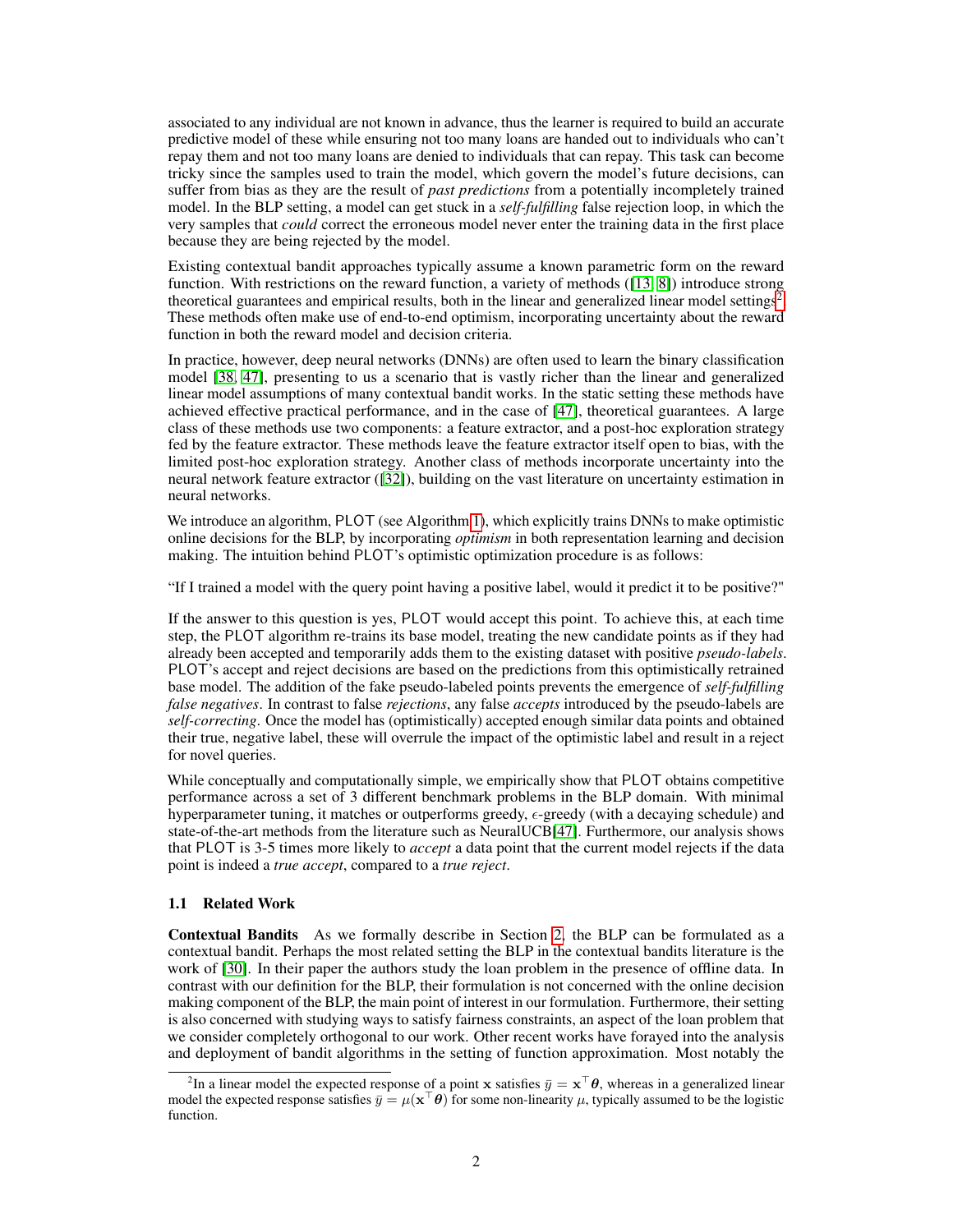authors of [\[38\]](#page-11-7) conduct an extensive empirical evaluation of existing bandit algorithms on public datasets. A more recent line of work has focused on devising ways to add optimism to the predictions of neural network models. Methods such as Neural UCB and Shallow Neural UCB [\[47,](#page-12-3) [46\]](#page-12-4) are designed to add an optimistic bonus to the model predictions, that is a function of the representation layers of the model. Their theoretical analysis is inspired by insights gained from Neural Tangent Kernel (NTK) theory. Other recent works in the contextual bandit literature such as [\[14\]](#page-10-7) have started to pose the question of how to extend theoretically valid guarantees into the function approximation scenario, so far with limited success [\[40\]](#page-11-10). A fundamental component of our work that is markedly different from previous approaches to is to explicitly encourage optimism throughout representation learning, rather than post-hoc exploration on top of a non-optimistic representation.

Learning with Abstention The literature on learning with abstention shares many features with our setting. In this literature, an online learner can choose to abstain from prediction for a fixed cost, rather than incurring arbitrary regret[\[9\]](#page-10-8). In our setting, a rejected point always receives a constant reward, similar to learning with abstention. However, here, regret in the BLP is measured against the potential reward, rather than against a fixed cost. Although the BLP itself does not naturally admit abstention, the extension of PLOT to abstention setting is an interesting future problem.

Repeated Loss Minimization A closely related problem setting to the BLP (see Section [2\)](#page-2-0) is Repeated Loss Minimization. Previous works [\[17\]](#page-10-9) have studied the problem of repeated classification settings where the acceptance or rejection decision produces a change in the underlying distribution of individuals faced by the decision maker. In their work, the distributional shift induced by the learner's decisions is assumed to be intrinsic to the dynamics of the world. This line of work has recently garnered a flurry of attention and inspired the formalization of different problem domains such as strategic classification [\[15\]](#page-10-10) and performative prediction [\[37,](#page-11-11) [31\]](#page-11-12). A common theme in these works is the necessity of thinking strategically about the learner's actions and how these may affect its future decisions as a result of the world reacting to them. In this paper we focus on a different set of problems encountered by decision makers when faced with the BLP in the presence of a reward function. We do not treat the world as a strategic decision maker, instead we treat the distribution of data points presented to the learner as fixed, and focus on understanding the effects that making online decisions can have on the future accuracy and reward experienced by an agent engaged in repeated classification. The main goal in this setting is to devise methods that allow the learner to get trapped in false rejection or false acceptance cycles that may compromise its reward. Thus, the learner's task is not contingent on the arbitrariness of the world, but on a precise understanding of its own knowledge of the world.

Learning with partial feedback In [\[39\]](#page-11-3), the authors study the one-sided feedback setting for the application of email spam filtering and show that the approach of [\[19\]](#page-10-11) was less effective than a simple greedy strategy. The one-sided feedback setting has in common with our definition of the BLP the assumption that an estimator of the instantaneous regret is only available in the presence of an accept decision. The main difference between the setting of [\[19\]](#page-10-11) and ours is that the BLP is defined in the presence of possibly noisy labels. Moreover our algorithm PLOT can be used with powerful function approximators, a setting that goes beyond the simple label generating functions studied in [\[19\]](#page-10-11). In a related work [\[4\]](#page-10-12) considers the problem of one-sided learning in the group-based fairness context with the goal of satisfying equal opportunity [\[16\]](#page-10-13) at every time-step. They consider convex combinations over a finite set of classifiers and arrive at a solution which is a randomized mixture of at most two of these classifiers. Moving beyond the single player one-sided feedback problem [\[6\]](#page-10-14) studies a setting which generalizes the one-sided feedback, called *partial monitoring*, through considering repeated two-player games in which the player receives a feedback generated by the combined choice of the player and the environment, proposing a randomized solution. [\[2\]](#page-10-15) provides a classification of such two-player games in terms of the regret rates attained and [\[3\]](#page-10-16) study a variant of the problem with side information.

# <span id="page-2-0"></span>2 Setting

We formally define the bank loan problem (BLP) as a sequential contextual binary decision problem with conditional labels, where the labels are only observed when datapoints are accepted. In this setting, a decision maker and a data generator interact through a series of time-steps, which we index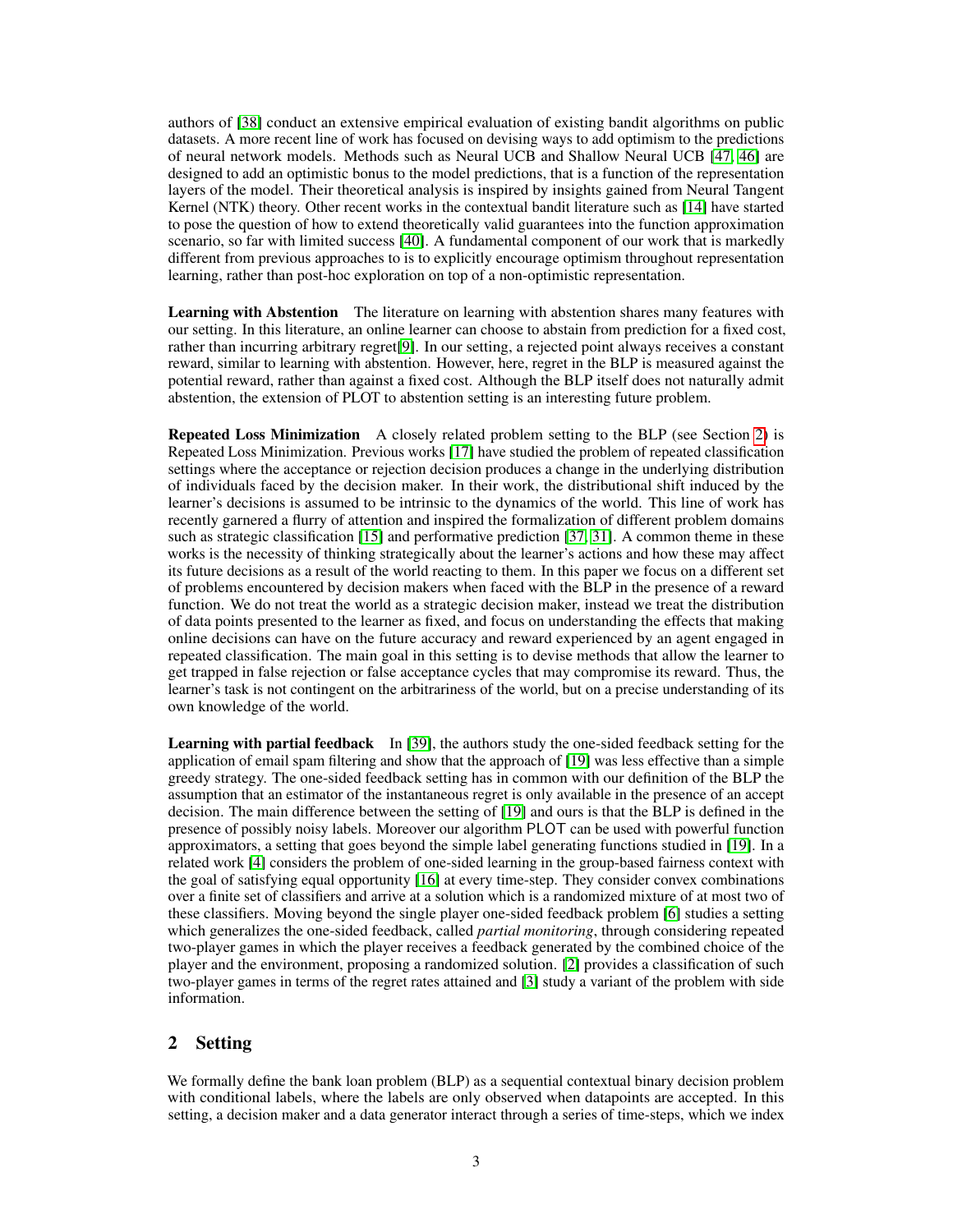by time t. At the beginning of every time-step t, the decision maker receives a data point  $x_t \in \mathbb{R}^d$ and has to decide whether to accept or reject this point. The label  $y_t \in \{0, 1\}$ , is only observed if the data point is accepted. If the datapoint is rejected the learner collects a reward of zero. If instead the datapoint is accepted the learner collects a reward of 1 if  $y_t = 1$  and  $-1$  otherwise. Here, we focus our notation and discussion on the setting where only one point is acted upon in each time-step. All definitions below can be extended naturally to the batch scenario, where a learner receives a batch of data points  $x_{t,1}, \dots, x_{t,B}$ , and sees labels for accepted points  $(y_{t,1}, \dots, y_{t,B'})$ ,  $y_t \in \{0,1\}$  in each time-step, where B is the size of the batch, and  $B'$  is the number of accepted points.

In the BLP, contexts (unlabeled batches of query points) do not have to be IID – their distributions,  $P(x)$ , may change adversarially. As a simple example, the bank may only see applicants for loans under \$1000, until some time point t, where the bank sees applicants for larger loans. Although contexts do not have to be IID, we assume that the reward function itself is always stationary – i.e. the conditional distribution of the responses,  $\mathcal{P}(y|\mathbf{x})$ , is fixed for all t. Finally, in the BLP, it is common for rewards to be delayed – e.g. the learner does not observed the reward for its decision at time  $t$ until some later time,  $t'$ . In this work, we assume that rewards are received immediately, as a wide body of work exists for adapting on-line learning algorithms to delayed rewards [\[29\]](#page-11-13).

Reward The learner's objective is to maximize its cumulative accuracy, or the number of correct decisions it has made during training, as in [\[21\]](#page-10-17). In our model, if the learner accepts the datapoint,  $x_t$ , it receives a reward of  $2y_t - 1$ , where  $y_t$  is a binary random variable, while a rejection leads to a reward of 0. Concretely, in the loan scenario, this reward model corresponds to a lender that makes a unit gain for a repaid loan, incurs a unit loss for an unpaid loan and collects zero reward whenever no loan is given.

Contextual Bandit Reduction The BLP can be easily modeled as a specific type of contextual bandit problem [\[24\]](#page-11-14), where at the beginning of every time-step t the learner receives a context  $x_t$ , and has the choice of selecting one of two actions {Accept, Reject}. It is easy to see this characterization implies an immediate reduction of our problem into a two-action contextual bandit problem, where the payout of one of the actions is known by the learner  $(r_t(Reject, x_t) = 0)$ . To distinguish the problem we study from a more general contextual bandits setting, we refer to our problem setting as the bank-loan problem (BLP).

## <span id="page-3-1"></span>3 Pseudo-Label Optimism

Overview In this section, we describe PLOT in detail, and provide theoretical guarantees for the method. Recall the discussion from Section [1](#page-0-0) where we described the basic principle behind the PLOT Algorithm. At the beginning of each time-step  $t$ , PLOT retrains its base model by adding the candidate points with positive pseudo-labels into the existing data buffer. The learner then decides whether to accept or reject the candidate points by following the predictions from this optimistically trained model. Although the implementation details of PLOT (see Algorithm [1\)](#page-5-0) are a bit more involved than this, the basic operating principle behind the algorithm remains rooted in this very simple idea.

Primarily, PLOT aims to provide similar guarantees as the existing contextual bandit literature, generalized to the function approximation regime. To do so, we rely on the following realizability assumption for the underlying neural model and the distribution of the labels:

<span id="page-3-0"></span>**Assumption 1** (Labels generation). *We assume the labels*  $y_t \in \{0, 1\}$  *are generated according to the following model:*

$$
y_t = \begin{cases} 1 & \text{with probability } \mu(f_{\theta_\star}(\mathbf{x}_t)) \\ 0 & \text{o.w.} \end{cases}
$$
 (1)

*For some function*  $f_{\theta_*} : \mathbb{R}^d \to \mathbb{R}$  *parameterized by*  $\theta_* \in \Theta$  *and where*  $\mu(z) = \frac{\exp(z)}{1+\exp(z)}$  *is the logistic link function. We denote the function class parameterized by*  $\theta \in \Theta$  *as \mathcal{F}\_\Theta = \{f\_{\bm{\theta}}\ s.t.* $$\bm{\theta} \in \Theta\}.$$ 

For simplicity, we discuss PLOT under the assumption that  $\mathcal{F}_{\Theta}$  is a parametric class. Our main theoretical results of Theorem [1](#page-6-0) hold when this parameterization is rich enough to encompass the set of all constant functions.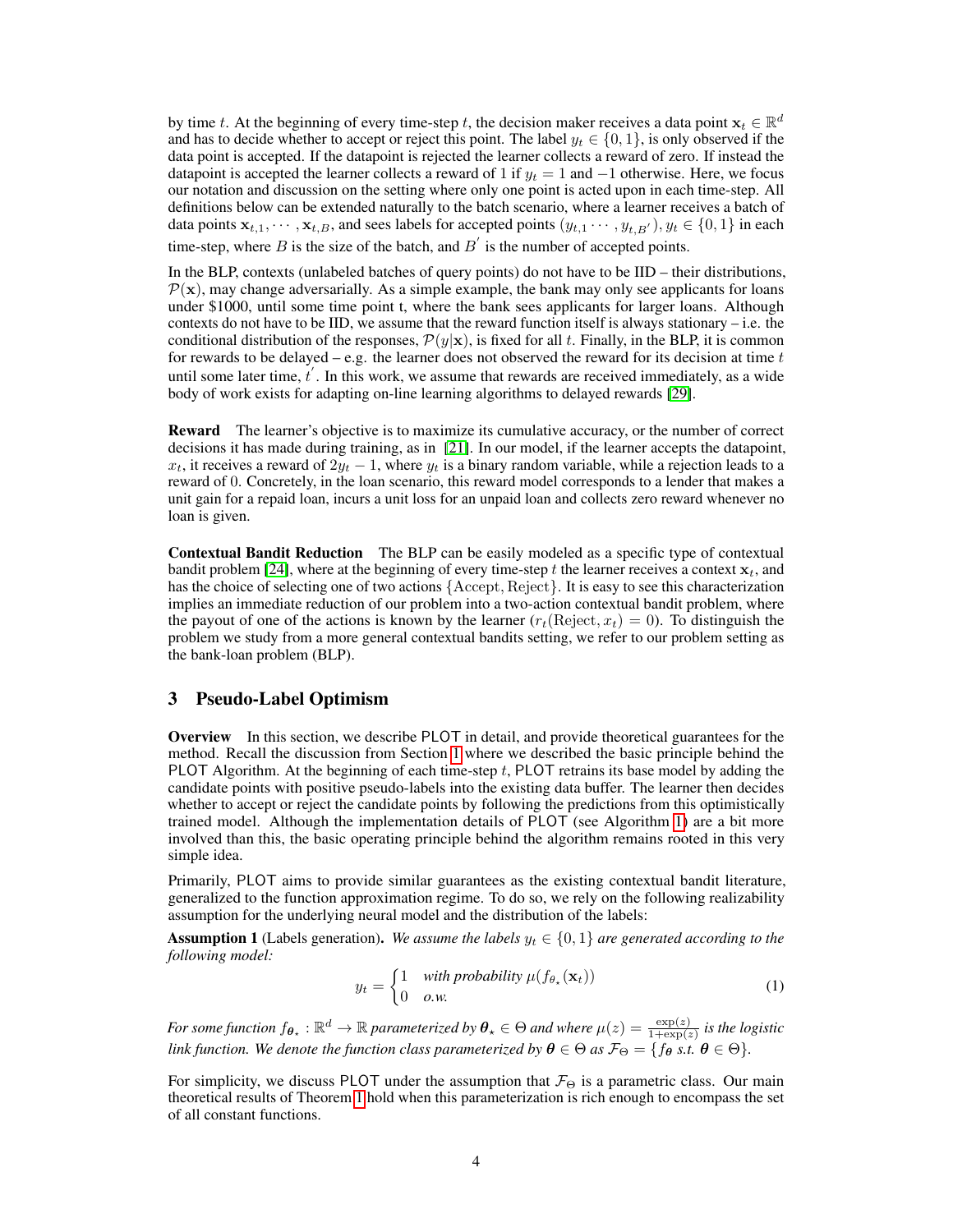In PLOT the learner's decision at time t is parameterized by parameters,  $\theta_t$  and a function  $f_{\theta_t}$  and takes the form:

If 
$$
f_{\theta_t}(x_t) \geq 0
$$
 accept

We call the function  $f_{\theta_t}$  the learner's model. We denote by  $a_t \in \{0, 1\}$  the indicator of whether the learner has decided to accept (1) or reject (0) data point  $x_t$ . We measure the performance of a given decision making procedure by its pseudo-regret<sup>[3](#page-4-0)</sup>:

$$
\mathcal{R}(t) = \sum_{\ell=1}^t \max(0, 2\mu(f_{\boldsymbol{\theta}_\star}(\mathbf{x}_\ell)) - 1) - a_\ell(2\mu(f_{\boldsymbol{\theta}_\star}(\mathbf{x}_\ell)) - 1)
$$

For all t we denote the pseudo-reward received at time t as  $r_t = a_t(2\mu(f_{\theta_*}(x_t)) - 1)$ . The optimal pseudo-reward at time t equals  $0$  if  $f_{\theta_\star}(x_t) \leq 0$  and  $2\mu(f_{\theta_\star}(x_t)) - 1$  otherwise. Minimizing regret is a standard objective in the online learning and bandits literature (see [\[25\]](#page-11-15)). As a consequence of Assumption [1,](#page-3-0) the *optimal* reward maximizing decision rule equals the true model  $f_{\theta_{\star}}$ .

In order to show theoretical guarantees for our setting we will work with the following realizability assumption.

<span id="page-4-1"></span>**Assumption 2** (Neural Realizability). *There exists an L–Lipschitz function*  $f_{\theta_*} : \mathbb{R}^d \to \mathbb{R}$  such that *for all*  $\mathbf{x}_t \in \mathbb{R}^d$  :

$$
y_t = \begin{cases} 1 & \text{with probability } \mu(f_{\theta_\star}(\mathbf{x}_t)) \\ 0 & \text{o.w.} \end{cases}
$$
 (2)

Recall that in our setting the learner interacts with the environment in a series of time-steps  $t =$  $1, \ldots T$ , observing points  $\{x_t\}_{t=1}^T$  and labels  $y_t$  only during those timesteps when  $a_t = 1$ . The learner also receives an expected reward of  $a_t(2\mu(f_{\theta_\star}(\mathbf{x}_t)) - 1)$ , a quantity for which the learner only has access to an unbiased estimator. Whenever Assumption [2](#page-4-1) holds, a natural way of computing an estimator  $\theta_t$  of  $\theta_\star$  is via maximum-likelihood estimation. If we denote by  $\mathcal{D}_t = \{(\mathbf{x}_\ell, y_\ell) \text{ s.t.} a_\ell =$ 1 and  $\ell \leq t - 1$  as the dataset of accepted points up to the learners decision at time  $t - 1$ , the regularized log-likelihood (or negative cross-entropy loss) can be written as,

$$
\mathcal{L}^{\lambda}(\theta|\mathcal{D}_t) = \sum_{(\mathbf{x},y)\in\mathcal{D}_t} -y \log \left(\mu(f_{\theta}(\mathbf{x}))\right) - (1-y) \log (1 - \mu(f_{\theta}(\mathbf{x})) + \frac{\lambda}{2} \|\theta\|_2^2
$$

**The Realizable Linear Setting** If  $f_{\theta}(x) = x^{\top} \theta$ , the BLP can be reduced to a generalized linear contextual bandit problem (see [\[13\]](#page-10-5)) via the following reduction. At time  $t$ , the learner observes a context of the form  $\{0, x_t\}$ . In this case, the payoff corresponding to a Reject decision can be realized by action 0 for all models in  $\mathcal{F}_{\Theta}$ .

Unfortunately, this reduction does not immediately apply to the neural realizable setting. In the neural setting, there may not exist a vector  $z \in \mathbb{R}^d$  with which to model the payoff of the Reject action known a priori to satisfy  $f_{\theta_{\star}}(\mathbf{z}) = 0$ . Stated differently, there may not exist an easy way to represent the bank loan problem as a natural instance of a two action contextual bandit problem with the payoffs fully specified by the neural function class at hand. We can get around this issue here, because in the BLP it is enough to compare the model's prediction with the neutral probability 1/2. Although we make Assumption [2](#page-4-1) for the purpose of analyzing and explaining our algorithms, in practice it is not necessary that this assumption holds.

Just as in the case of generalized linear contextual bandits, utilizing the model given by  $f_{\hat{\theta}_t}$  may lead to catastrophic under estimation of the true response  $\mu(f_{\theta_{\star}}(\mathbf{x}_t))$  for any query point  $\mathbf{x}_t$ . The core of PLOT is a method to avoid the emergence of self-fulfilling negative predictions. We do so using a form of implicit optimism, resulting directly from the optimization of a new loss function, which we call the optimistic pseudo-label loss.

<span id="page-4-0"></span><sup>&</sup>lt;sup>3</sup>The prefix pseudo in the naming of the pseudo-regret is a common moniker to indicate the reward considered is a conditional expectation. It has no relation to the pseudo-label optimism of our methods.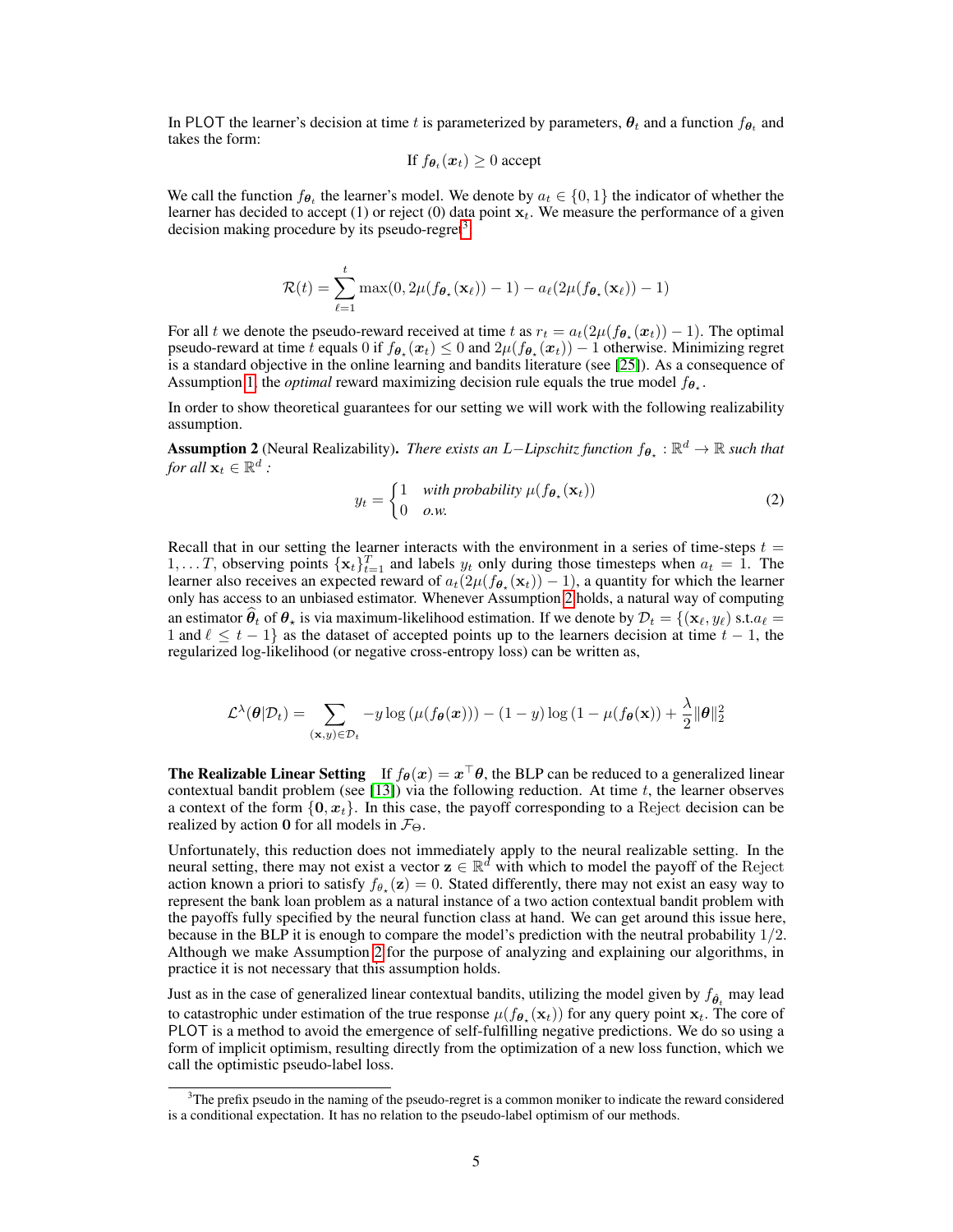**Definition 1** (Optimistic Pseudo-Label Loss). Let  $\mathcal{D} = \{(\mathbf{x}_{\ell}, y_{\ell})\}_{\ell=1}^{N}$  be a dataset consisting of labeled *datapoints*  $x_\ell \in \mathbb{R}^d$  *and responses*  $y_\ell \in \{0, 1\}$  *and let*  $\mathcal{B} = \{x^{(j)}\}_{j=1}^B \subset \mathbb{R}^d$  *be a dataset of* unlabeled *data points. We define the optimistic pseudo-label loss of*  $(D, \mathcal{B})$  *as,* 

$$
\mathcal{L}^{C}(\theta|\mathcal{D}, \mathcal{B}, W, R) = \mathcal{L}^{\lambda}(\theta|\mathcal{D} \cup \{(\mathbf{x}, 1) \text{ for } \mathbf{x} \in \mathcal{B}\})
$$
  
\n
$$
= \sum_{\substack{(\mathbf{x}, y) \in \mathcal{D}(R, \mathcal{B}) \\ W \geq \log(\mu(f_{\theta}(\mathbf{x})) + \frac{\text{cross-entropy loss}}{2} \\ \text{pseudo-label loss}}} -y \log(\mu(f_{\theta}(\mathbf{x}))) - (1 - y) \log(1 - \mu(f_{\theta}(\mathbf{x}))) + \frac{\text{cross-entropy loss}}{2}
$$

*Where*  $W > 0$  *is a weighting factor,*  $R > 0$  *is the 'focus' radius and*  $\mathcal{D}(R, \mathcal{B}) = \{(\mathbf{x}, y) \in$  $\mathcal{D}$  *s.t.*  $\exists \mathbf{x}' \in \mathcal{B}$  *with*  $\|\mathbf{x} - \mathbf{x}'\| \le R$ *}*.

Let's take a closer look at the optimistic pseudo-label loss. Given any pair of labeled-unlabeled datasets (D, B), optimizing for the optimistic loss  $\mathcal{L}^{\mathcal{C}}(\theta|\mathcal{D}, \mathcal{B}, W)$  corresponds to minimizing the cross-entropy of a dataset of pairs  $(x, y)$  of the form  $(x, y) \in \mathcal{B}$  or  $(x, 1)$  such that  $x \in \mathcal{B}$ . In other words, the minimizer of  $\mathcal{L}^C(\vec{\theta}|\mathcal{D}, \vec{\mathcal{B}}, W)$  aims to satisfy two objectives:

- 1. Minimize error on the labeled data
- 2. Maximize the likelihood of a positive label for the unlabeled points in B.

The model  $\hat{\theta}^c$  resulting from minimizing  $\mathcal{L}^c$  will therefore strive to be optimistic over B while keeping a low loss value, and consequently a high accuracy (when Assumption [2](#page-4-1) holds) over the true labels of the points in  $\mathcal D$ . We note that if  $\mathcal D$  is much larger than  $W\mathcal B$  (the weighted size of  $\mathcal B$ ), optimizing  $\mathcal{L}^{\mathcal{C}}$  will favor models that are accurate over  $\mathcal{D}$  instead of optimistic over  $\mathcal{B}$ . Whenever  $|\mathcal{D}| \ll W|\mathcal{B}|$ , the opposite is true.

PLOT Algorithm Based on these insights, we design Pseudo-Labels for Optimism (PLOT), an algorithm that utilizes the optimistic pseudo-label loss to inject the appropriate amount of optimism into the learner's decisions: high for points that have not been seen much during training, and low for those points whose acceptance may cause a catastrophic loss increase over the points accepted by the learner so far.

<span id="page-5-0"></span>Algorithm 1 Pseudo-Labels for Optimism (PLOT)

**Input:**  $\epsilon$  –greedy exploration parameter, weight schedule  $\{W_t\}_{t=1}^{\infty}$ , radius R Initialize accepted dataset  $\mathcal{D}_1 = \emptyset$ for  $t = 1, \cdots \overline{T}$  do 1. Observe batch  $\mathcal{B}_t = {\mathbf{x}_t^{(j)}}_{j=1}^B$  and sample  $Q_t = {q_j}_{j=1}^B$  such that  $q_j \stackrel{i.i.d.}{\sim} \text{Ber}(\epsilon)$ 2. Build the MLE estimator,  $\boldsymbol{\theta}_t = \min_{\boldsymbol{\theta}} \mathcal{L}_t(\boldsymbol{\theta} | \mathcal{D}_t)$ 3. Compute the pseudo-label filtered batch  $\widetilde{B}_t = \{(\mathbf{x}_t^{(j)}, 1) \text{ s.t. } f_{\widehat{\theta}_t}(\mathbf{x}_t^{(j)}) < 0 \text{ and } q_j = 1\}.$ 4. Calculate the minimizer of the empirical optimistic pseudo-label loss,  $\widehat{\boldsymbol{\theta}}_t^{\mathcal{C}} = \min_{\boldsymbol{\theta}} \mathcal{L}_t^{\mathcal{C}}(\boldsymbol{\theta} | \mathcal{D}_t, \widetilde{\mathcal{B}}_t, W_t, R),$ 3. For all  $\mathbf{x}^{(j)} \in \mathcal{B}_t$  compute acceptance decision via  $a_t^{(j)} =$  $\int 1$  if  $f_{\widehat{\theta}_t^{\mathcal{C}}}(\mathbf{x}_t^{(j)}) \geq 0$ 0 o.w. 4. Update  $\mathcal{D}_{t+1} \leftarrow \mathcal{D}_t \cup \{(\mathbf{x}_t^{(j)}, y_t^{(j)})\}_{j \in \{1, \cdots, B\} \text{ s.t. } a_t^{(j)} = 1}.$ end

During the very first time-step ( $t = 1$ ), PLOT accepts all the points in  $\mathcal{B}_t$ . In subsequent time-steps PLOT makes use of a dual  $\epsilon$ -greedy and MLE-greedy filtering subroutine to find a subset of the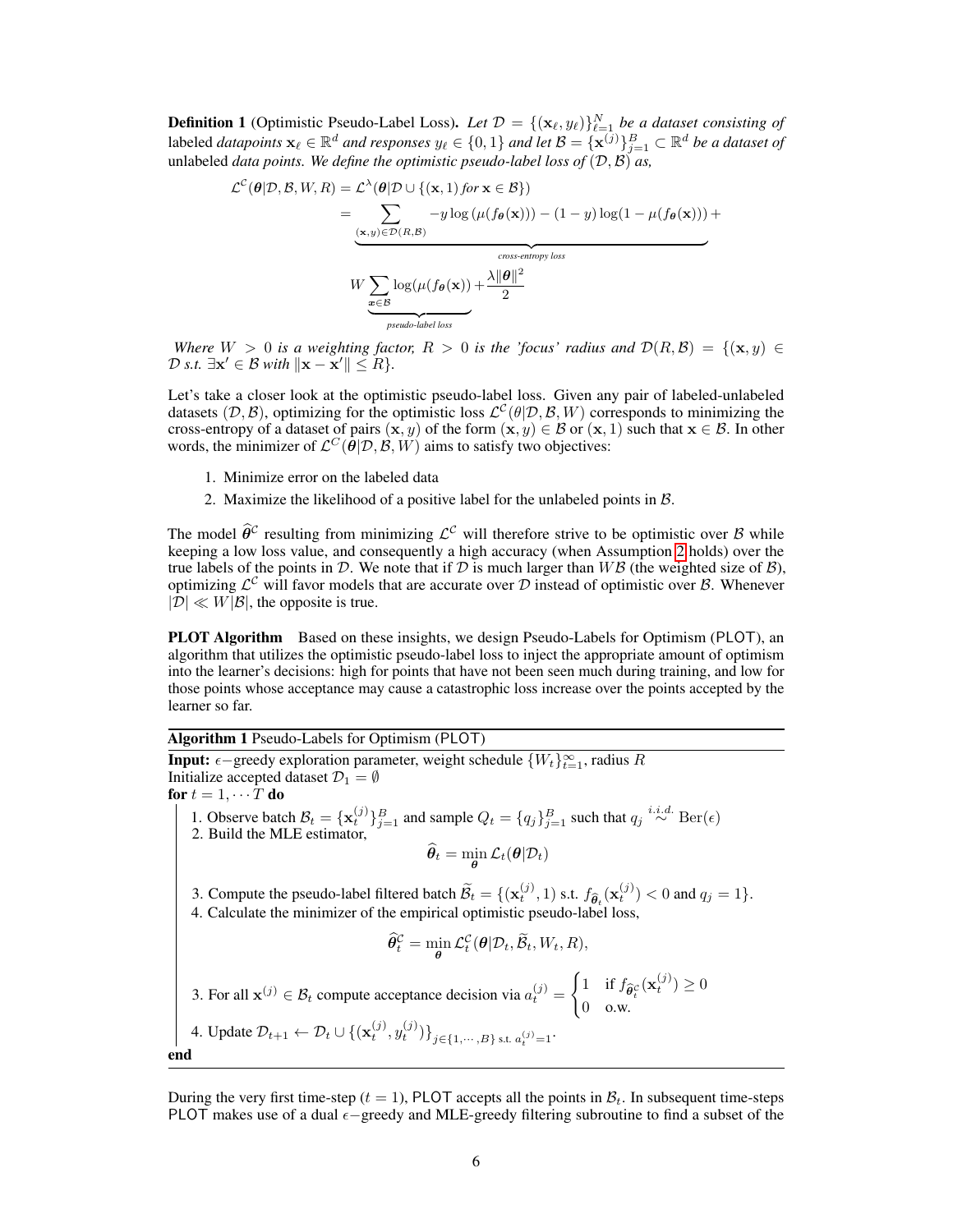current batch composed of those points that are *both* currently being predicted as rejects by the MLE estimator and have been selected by the  $\epsilon$ -greedy schedule (see step 3 of PLOT).

This dual filtering mechanism ensures that only a small proportion (based on the  $\epsilon$ ) of the datapoints are ever considered to be included into the empirical optimistic pseudo-label loss. The MLE filtering mechanism further ensures that not all the points selected by  $\epsilon$ -greedy are further investigated, but only those that are currently being rejected by the MLE model. This has the effect of preventing the pseudo-label filtered batch from growing too large.

As we have mentioned above, the relative sizes of the labeled and unlabeled batches has an effect on the degree of optimism the algorithm will inject into its predictions. As the size of the collected dataset grows, the inclusion of  $\tilde{\mathcal{B}}_t$ , has less and less effect on  $\hat{\theta}_t^{\mathcal{C}}$ . In the limit, once the dataset is sufficiently large and accurate information can be inferred about the true labels, the inclusion of  $\widetilde{\mathcal{B}}_t$ into the pseudo-label loss has vanishing effect. The later has the beneficial effect of making false positive rate decrease with t.

The following guarantee shows that in the case of separable data satisfying Assumption [2,](#page-4-1) the PLOT Algorithm initialized with the right parameters  $R, \{W_t\}_{t=1}^{\infty}$  satisfies a logarithmic regret guarantee.

<span id="page-6-0"></span>**Theorem 1.** Let  $P$  be a distribution over data point, label pairs  $(\mathbf{x}, y)$  satisfying

- *1. All*  $\mathbf{x} \in \text{supp}(\mathcal{P})$  *are bounded*  $\|\mathbf{x}\| \leq B$ *.*
- *2. The conditional distributions of the labels* y *satisfy the data generating Assumption [2](#page-4-1) with* F *a class of* L−*Lipschitz functions containing all constant functions.*
- *3.*  $|f_{\theta_{\star}}(\mathbf{x})| \ge \tau > 0$  *holds for all*  $\mathbf{x} \in \text{supp}(\mathcal{P})$ *.*

*Let the marginal distribution of* P *over points* x *be*  $P_X$  *and let's assume the* PLOT *algorithm will be used in the presence of i.i.d. data such that*  $\mathbf{x}_t \sim \mathcal{P}_\mathcal{X}$  *independently for all*  $t \in \mathbb{N}$ . *Define*  $A_t = \sum_{\ell=1}^{t-1} 1\{x_\ell \in B(x_t, R)\}\$  *and*  $D_t = \sum_{\ell=1}^{t-1} y_\ell 1\{x_\ell \in B(x_t, R)\}\$  *where*  $B(x, R)$ *corresponds to the*  $\|\cdot\|_2$  *ball centered at* x *and radius* R. Let  $\delta' \in (0,1)$ . If  $R = \frac{\tau^2}{128}$  $\frac{\tau^2}{128L}$  $W_t = \max\left(4\sqrt{t\ln\left(\frac{6t^2\ln t}{\delta'}\right)}, \frac{\left(\frac{\mu(\tau)}{2} + \frac{1}{4}\right)A_t - D_t}{\frac{3}{4} - \frac{\mu(\tau)}{2}}\right)$ *and*  $\epsilon = 1$ *, the* PLOT *Algorithm with batch size* 1 *satisfies for all*  $t \in \mathbb{N}$  *simultaneously,* 

$$
\mathcal{R}(t) \le \widetilde{\mathcal{O}}\left(\frac{1}{\tau p_{\mathcal{X}}}\ln\left(\frac{1}{\delta'}\right)\right)
$$

*With probability at least*  $1 - \delta'$ , where  $p_{\chi}$  *is a parameter that only depends on the geometry of*  $\mathcal{P}_{\chi}$ *and*  $O$  *hides logarithmic factors in*  $\tau$  *and*  $p_{\chi}$ *.* 

The proof can be found in Appendix ??. Although the guarantees of Theorem [1](#page-6-0) require knowledge of  $\tau$ , in practice this requirement can easily be alleviated by using any of a variety of Model Selection approaches such as in [\[34,](#page-11-16) [11,](#page-10-18) [1,](#page-10-19) [27,](#page-11-17) [33\]](#page-11-18), at the price of a slightly worse regret rate. In the following section we conduct extensive empirical studies of PLOT and demonstrate competitive finite time regret on a variety of public classification datasets.

## 4 Experimental Results

**Experiment Design and Methods** We evaluate the performance of  $PLOT<sup>4</sup>$  $PLOT<sup>4</sup>$  $PLOT<sup>4</sup>$  on three binary classification problems adapted to the BLP setting. In time-step t, the algorithm observes context  $\mathbf{x}_t \in \mathbb{R}^d$ , and classifies the point, a.k.a accepts/rejects the point. If the point is accepted, a reward of one is given if that point is from the target class, and minus one otherwise. If the point is rejected, the reward is zero. We focus on two datasets from the UCI Collection [\[12\]](#page-10-20), the Adult dataset and the Bank dataset. Additionally we make use of MNIST [\[26\]](#page-11-19) (d=784). The Adult dataset is defined as a binary classification problem, where the positive class has income > \$50k. The Bank dataset is also binary, with the positive class as a successful marketing conversion. On MNIST, we convert the multi-class problem to binary classification by taking the positive class to be images of the digit 5,

<span id="page-6-1"></span><sup>4</sup>[Google Colab: shorturl.at/pzDY7](#page-0-1)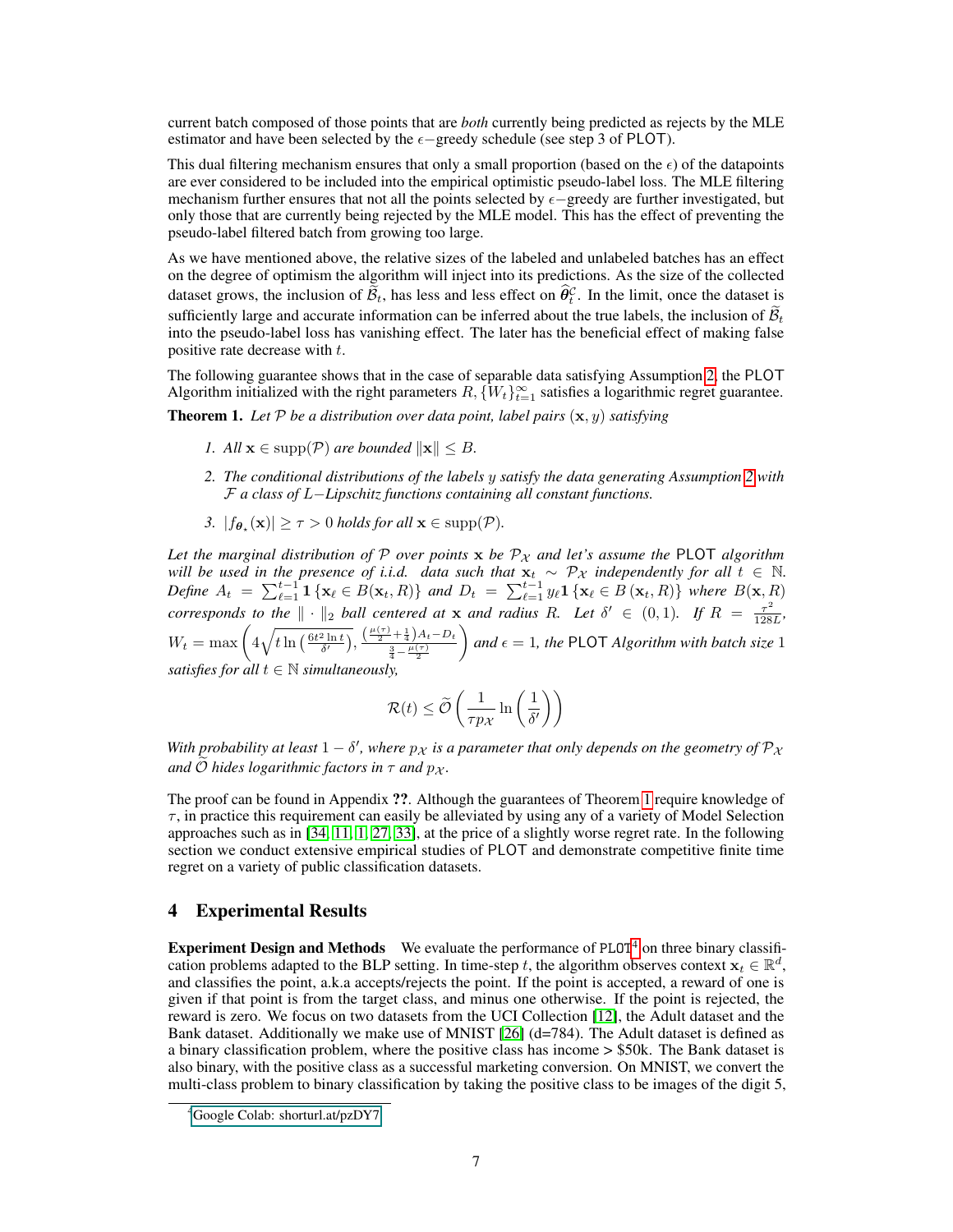and treating all other images as negatives. Our main metric of interest is regret, measured against a baseline model trained on the entire dataset. The baseline model is used instead of the true label, as many methods cannot achieve oracle accuracy on real-world problems even with access to the entire dataset.

We focus on comparing our method to other neural algorithms, as prior papers [\[38\]](#page-11-7), [\[23\]](#page-11-20), [\[47\]](#page-12-3) generally find neural models to have the best performance on these datasets. In particular, we focus on NeuralUCB[\[47\]](#page-12-3) as a strong benchmark method. We perform a grid search over a few values of the hyperparameter of NeuralUCB, considering {0.1, 1, 4, 10} and report results from the best value. We also consider greedy and  $\epsilon$ -greedy methods. For  $\epsilon$ -greedy, we follow [\[23\]](#page-11-20), and give the method an unfair advantage, i.e. we use a decayed schedule, dropping to 0.1% exploration by T=2000. Otherwise, the performance is too poor to plot.

In our experiments, we set the PLOT weight parameter to 1, equivalent to simply adding the pseudolabel point to the dataset. We set the PLOT radius parameter to  $\infty$ , thus including all prior observed points in the training dataset. Although our regret guarantees require problem-dependent settings of these two parameters, PLOT achieves strong performance with these simple and intuitive settings, without sweeping.

For computational efficiency, we run our method on batches of data, with batch size  $n = 32$ . We average results over 5 runs, running for a horizon of  $t = 2000$  time-steps. Our dataset consists of the points accepted by the algorithm, for which we have the true labels. We report results for a two-layer, 40-node, fully-connected neural network. At each timestep, we train this neural network on the above data, for a fixed number of steps. Then, a second neural network is cloned from those weights. A new dataset with pseudo-label data and historical data is constructed, and the second neural network is trained on that dataset for the same number of steps. This allows us to keep a continuously trained model which only sees true labels. The pseudo-label model only ever sees one batch of pseudo-labels. Each experiment runs on a single Nvidia Pascal GPU, and replicated experiments, distinct datasets, and methods can be run in parallel, depending on GPU availability.

Analysis of Results In the top row of Figure [1,](#page-8-0) we provide cumulative regret plots for the above datasets and methods. Our method's cumulative regret is consistently competitive with other methods, and outperforms on MNIST. In addition, the variance of our method is much lower than that of NeuralUCB and Greedy, showing very consistent performance across the five experiments.

The bottom row of Figure [1](#page-8-0) provides a breakdown of the decisions made by our model. As described in Section [3,](#page-3-1) on average the pseudo-label model only acts on  $\epsilon$ -percent of points classified as negative by the base model. We provide the cumulative probability of acceptance of true positive and true negative points acted on by the pseudo-label model. As the base model improves, the pseudo-label model receives fewer false positives, and becomes more confident in supporting rejections from the base model. To differentiate this decaying process from the pseudo-label learning, we highlight the significant gap between the probability of accepting positives and the probability of accepting negatives in our method. This shows that the PLOT method is not simply performing a decayed- $\epsilon$ strategy, but rather learning for which datapoints to inject optimism into the base classifier.

**PLOT in action.** We illustrate the workings of the PLOT algorithm by testing it on a simple XOR dataset. In Figure [2](#page-8-1) we illustrate the evolution of the model's decision boundary in the presence of pseudo-label optimism. On the top left panel of Figure [2](#page-8-1) we plot 300 samples from the XOR dataset. There are four clusters in the XOR dataset. Each of these is produced by sampling a multivariate normal with isotropic covariance with a diagonal value of 0.5. The cluster centers are set at  $(0, 5), (0, 0), (5, -2)$ , and  $(5, 5)$ . All points sampled from the red clusters are classified as 0 and all points sampled from the black clusters are classified as 1. Although there are no overlaps in this picture, there is a non-zero probability that a black point may be sampled from deep inside a black region and vice versa.

# 5 Conclusion

We propose PLOT, a novel algorithm that provides end-to-end optimism for the bank loan problem with neural networks. Rather than post-hoc optimism separate from the neural net training, optimism is directly incorporated into the neural net loss function through the addition of optimistic pseudo-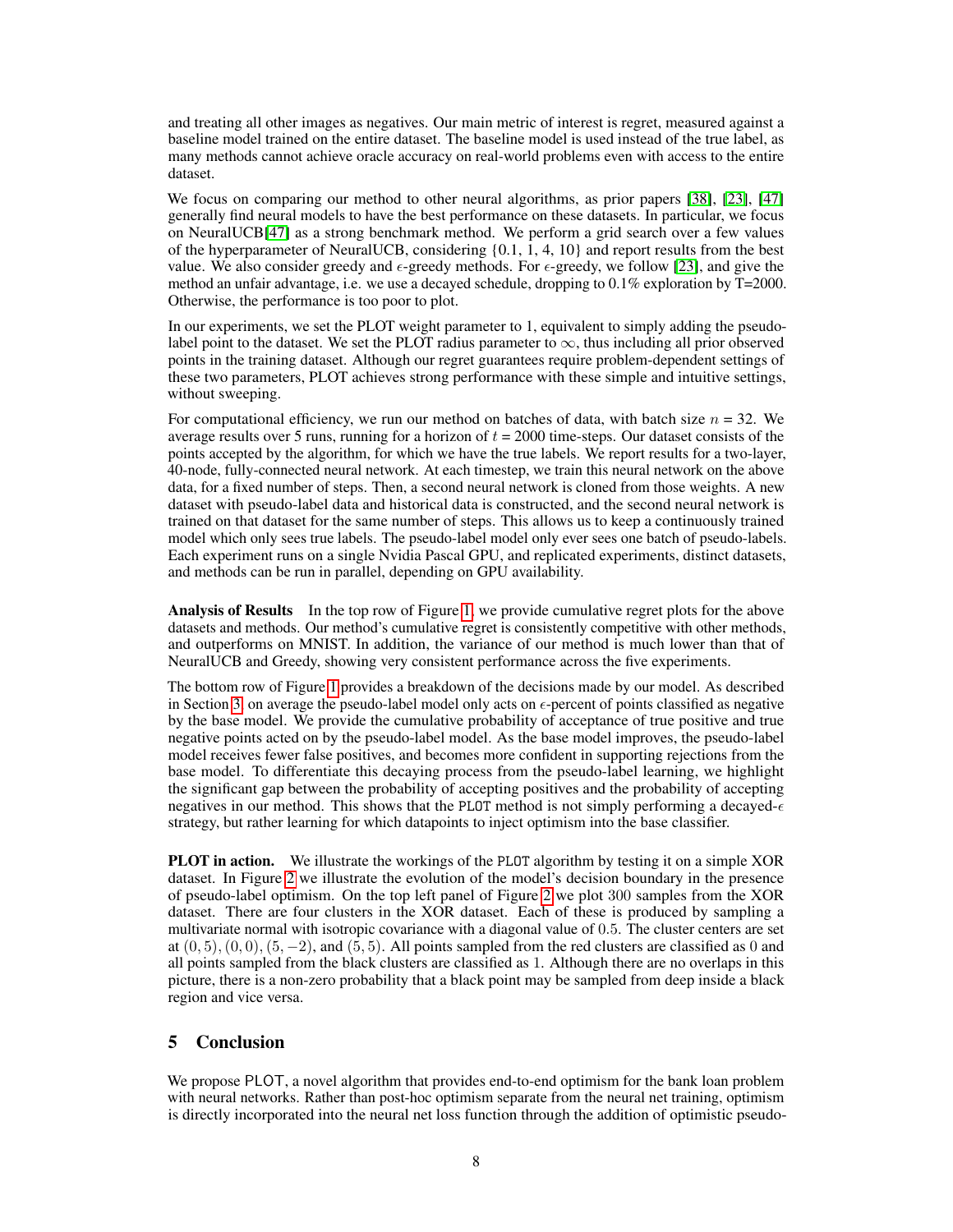<span id="page-8-0"></span>

label accuracy are reported as a function of the timestep. One standard deviation from the mean, computed across the five experiments, is shaded.

<span id="page-8-1"></span>

The model's test accuracy after training equals 50% Having seen very little data the model is very sensitive to pseudo-label optimism. **Middle** model boundary for batch 81. The model's test accuracy equals 97.8%. The model boundary is pulled towards the pseudo labeled point. Bottom model boundary for batch 105. The model's test accuracy equals 99.9%. The model training has stabilized. The extra optimism does not change the model boundary.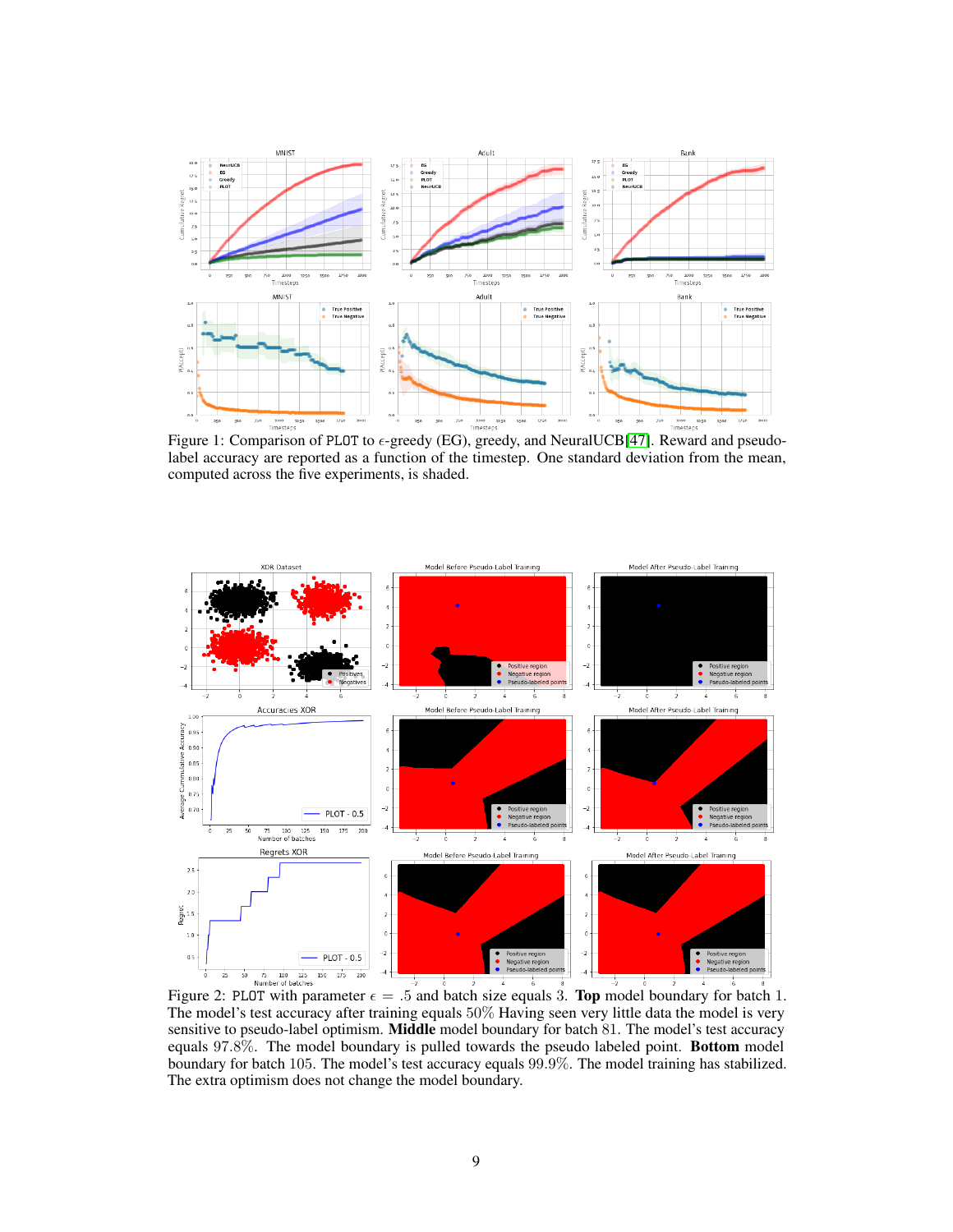labels. We provide regret guarantees for PLOT, and demonstrate its performance on real-world problems, where its performance illustrates the value of end-to-end optimism.

Our current analysis and deployment of PLOT is focused on the bank loan problem, with binary actions, where pseudo-label semantics are most clear. Due to the deep connections with active learning and binary contextual bandits, extending this work to larger action spaces is an interesting future direction.

Although the BLP is naturally modeled with delayed feedback, PLOT assumes that rewards are received immediately, as a wide body of work exists for adapting on-line learning algorithms to delayed rewards [\[29\]](#page-11-13). Contexts (unlabeled batches of query points) do not have to be IID – their distributions,  $\mathcal{P}(\mathbf{x})$ , may change adversarially. Handling this type of shift is a key component of PLOT's approach. Optimism is essential to avoiding feedback loops in online learning algorithms, with significant implications for the fairness literature. We presented regret analyses here, which we hope can lay the foundation for future work on the analysis of optimism in the fairness literature.

#### 6 Statement of Broader Impact

Explicitly incorporating optimism into neural representation learning is key to ensuring optimal exploration in the *bank loan* problem. Other methods for exploration run the risk of feature blindness, where a neural network loses its uncertainty over certain features. When a representation learning method falls victim to this, additional optimism is insufficient to ensure exploration. This has ramifications for fairness and safe decision making. We believe that explicit optimism is a key step forward for safe and fair decision making.

However, we do want to provide caution around our method's limitations. Our regret guarantees and empirical results assume I.I.D data, and may not prevent representation collapse in non-stationary and adversarial settings. Additionally, although our empirical results show strong performance in the non-separable setting, our regret guarantees only hold uniformly in the separable setting.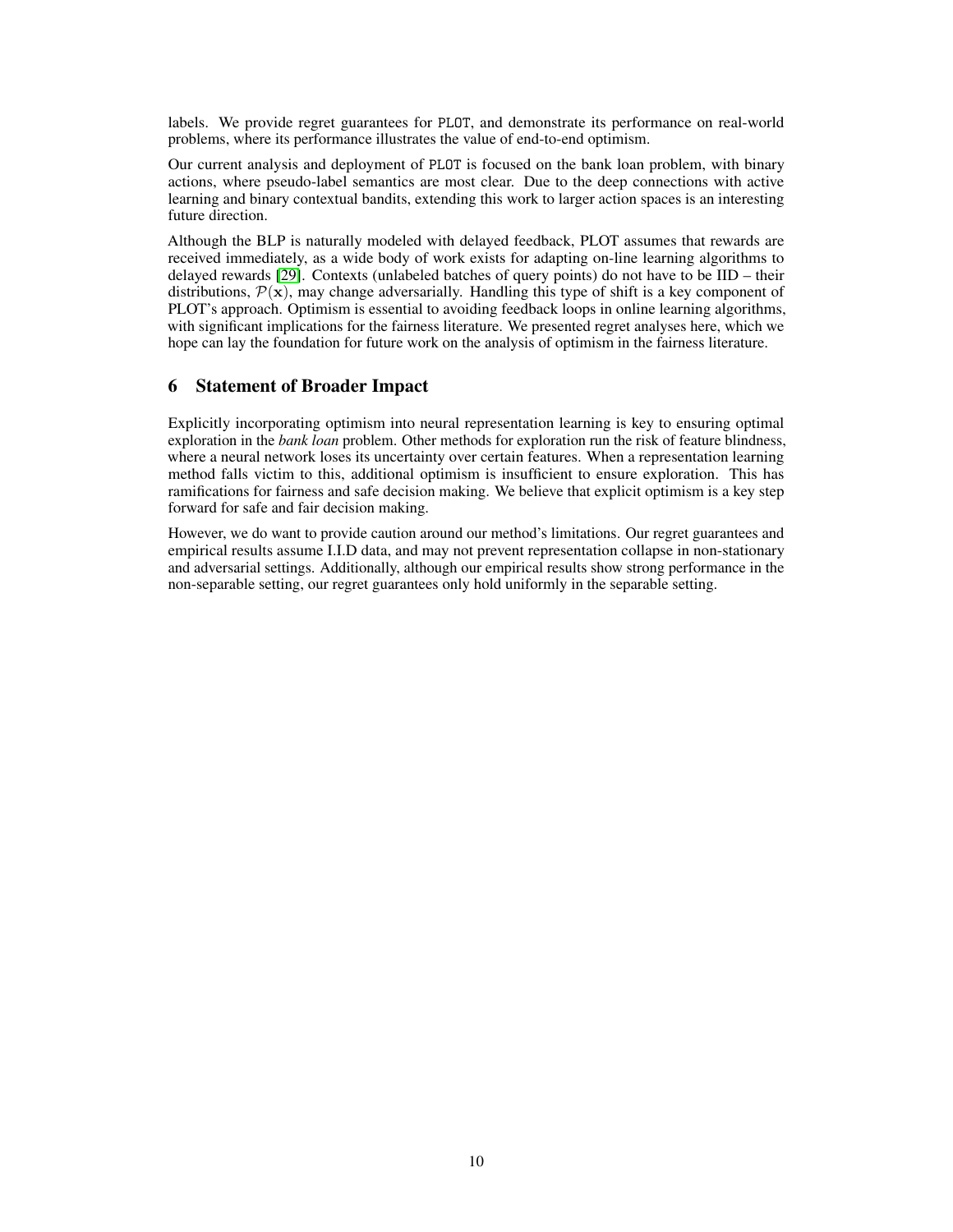#### References

- <span id="page-10-19"></span>[1] Y. Abbasi-Yadkori, A. Pacchiano, and M. Phan. Regret balancing for bandit and rl model selection. *arXiv preprint arXiv:2006.05491*, 2020.
- <span id="page-10-15"></span>[2] A. Antos, G. Bartók, D. Pál, and C. Szepesvári. Toward a classification of finite partialmonitoring games. *Theoretical Computer Science*, 473:77–99, 2013.
- <span id="page-10-16"></span>[3] G. Bartók and C. Szepesvári. Partial monitoring with side information. In *International Conference on Algorithmic Learning Theory*, pages 305–319. Springer, 2012.
- <span id="page-10-12"></span>[4] Y. Bechavod, K. Ligett, A. Roth, B. Waggoner, and S. Z. Wu. Equal opportunity in online classification with partial feedback. In *Advances in Neural Information Processing Systems*, pages 8972–8982, 2019.
- <span id="page-10-0"></span>[5] R. Berk. An impact assessment of machine learning risk forecasts on parole board decisions and recidivism. *Journal of Experimental Criminology*, 13(2):193–216, 2017.
- <span id="page-10-14"></span>[6] N. Cesa-Bianchi, G. Lugosi, and G. Stoltz. Regret minimization under partial monitoring. *Mathematics of Operations Research*, 31(3):562–580, 2006.
- <span id="page-10-1"></span>[7] P. K. Chan, W. Fan, A. L. Prodromidis, and S. J. Stolfo. Distributed data mining in credit card fraud detection. *IEEE Intelligent Systems and Their Applications*, 14(6):67–74, 1999.
- <span id="page-10-6"></span>[8] W. Chu, M. Zinkevich, L. Li, A. Thomas, and B. Tseng. Unbiased online active learning in data streams. In *Proceedings of the 17th ACM SIGKDD international conference on Knowledge discovery and data mining*, pages 195–203, 2011.
- <span id="page-10-8"></span>[9] C. Cortes, G. DeSalvo, C. Gentile, M. Mohri, and S. Yang. Online learning with abstention. In J. Dy and A. Krause, editors, *Proceedings of the 35th International Conference on Machine Learning*, volume 80 of *Proceedings of Machine Learning Research*, pages 1059–1067. PMLR, 10–15 Jul 2018.
- <span id="page-10-3"></span>[10] P. Covington, J. Adams, and E. Sargin. Deep neural networks for youtube recommendations. In *Proceedings of the 10th ACM conference on recommender systems*, pages 191–198, 2016.
- <span id="page-10-18"></span>[11] A. Cutkosky, C. Dann, A. Das, C. Gentile, A. Pacchiano, and M. Purohit. Dynamic balancing for model selection in bandits and rl. In *International Conference on Machine Learning*, pages 2276–2285. PMLR, 2021.
- <span id="page-10-20"></span>[12] D. Dua and C. Graff. UCI machine learning repository, 2017.
- <span id="page-10-5"></span>[13] S. Filippi, O. Cappe, A. Garivier, and C. Szepesvári. Parametric bandits: The generalized linear case. In *NIPS*, volume 23, pages 586–594, 2010.
- <span id="page-10-7"></span>[14] D. Foster and A. Rakhlin. Beyond ucb: Optimal and efficient contextual bandits with regression oracles. In *International Conference on Machine Learning*, pages 3199–3210. PMLR, 2020.
- <span id="page-10-10"></span>[15] M. Hardt, N. Megiddo, C. Papadimitriou, and M. Wootters. Strategic classification. In *Proceedings of the 2016 ACM conference on innovations in theoretical computer science*, pages 111–122, 2016.
- <span id="page-10-13"></span>[16] M. Hardt, E. Price, and N. Srebro. Equality of opportunity in supervised learning. In *Advances in neural information processing systems*, pages 3315–3323, 2016.
- <span id="page-10-9"></span>[17] T. Hashimoto, M. Srivastava, H. Namkoong, and P. Liang. Fairness without demographics in repeated loss minimization. In *International Conference on Machine Learning*, pages 1929–1938. PMLR, 2018.
- <span id="page-10-4"></span>[18] X. He, J. Pan, O. Jin, T. Xu, B. Liu, T. Xu, Y. Shi, A. Atallah, R. Herbrich, S. Bowers, et al. Practical lessons from predicting clicks on ads at facebook. In *Proceedings of the Eighth International Workshop on Data Mining for Online Advertising*, pages 1–9, 2014.
- <span id="page-10-11"></span>[19] D. P. Helmbold, N. Littlestone, and P. M. Long. Apple tasting. *Information and Computation*, 161(2):85–139, 2000.
- <span id="page-10-2"></span>[20] N. Jindal and B. Liu. Review spam detection. In *Proceedings of the 16th international conference on World Wide Web*, pages 1189–1190, 2007.
- <span id="page-10-17"></span>[21] N. Kilbertus, M. G. Rodriguez, B. Schölkopf, K. Muandet, and I. Valera. Fair decisions despite imperfect predictions. In *International Conference on Artificial Intelligence and Statistics*, pages 277–287. PMLR, 2020.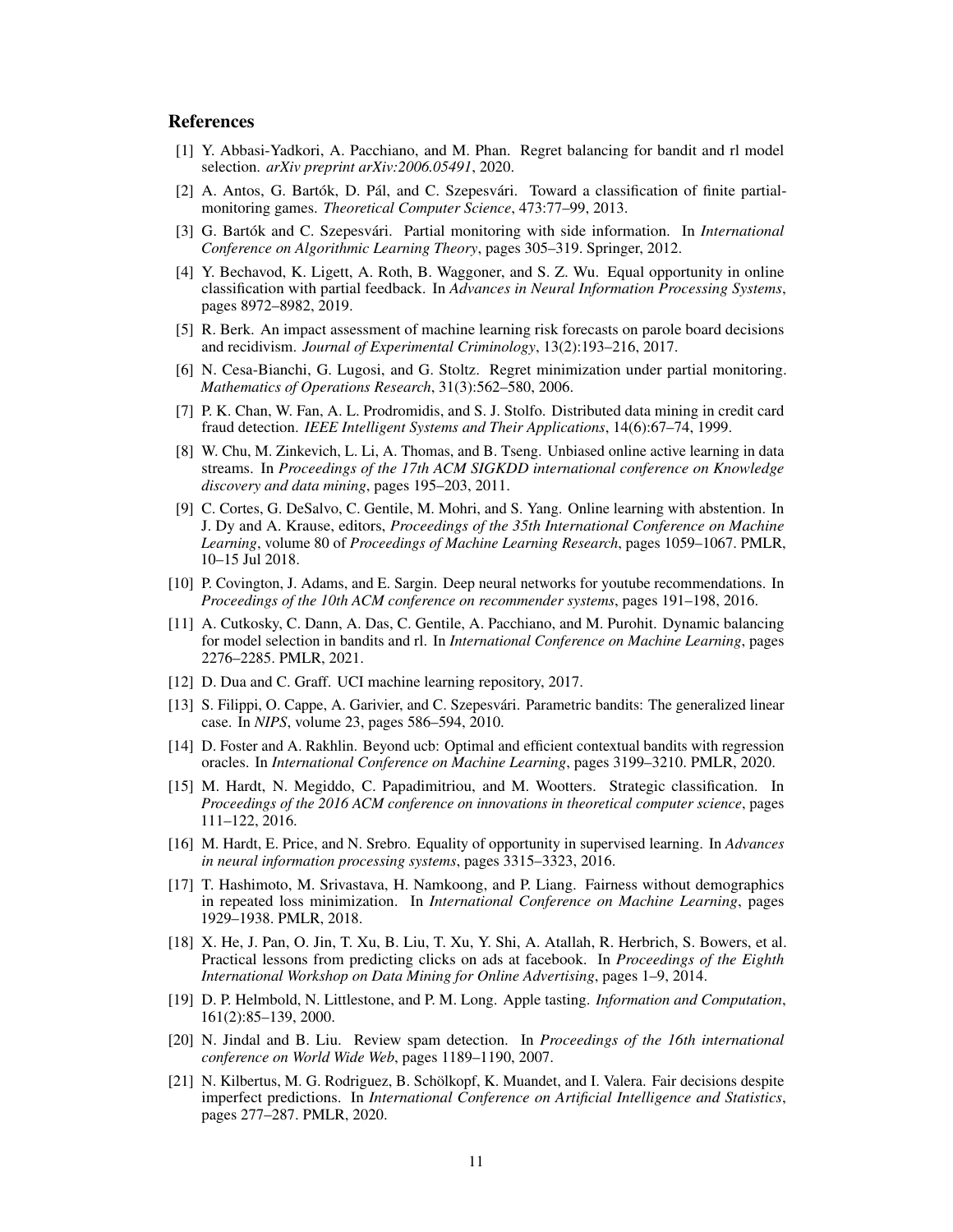- <span id="page-11-0"></span>[22] G. Kou, Y. Peng, and C. Lu. Mcdm approach to evaluating bank loan default models. *Technological and Economic Development of Economy*, 20(2):292–311, 2014.
- <span id="page-11-20"></span>[23] B. Kveton, C. Szepesvari, S. Vaswani, Z. Wen, T. Lattimore, and M. Ghavamzadeh. Garbage in, reward out: Bootstrapping exploration in multi-armed bandits. In K. Chaudhuri and R. Salakhutdinov, editors, *Proceedings of the 36th International Conference on Machine Learning*, volume 97 of *Proceedings of Machine Learning Research*, pages 3601–3610. PMLR, 09–15 Jun 2019.
- <span id="page-11-14"></span>[24] J. Langford and T. Zhang. The epoch-greedy algorithm for multi-armed bandits with side information. In J. Platt, D. Koller, Y. Singer, and S. Roweis, editors, *Advances in Neural Information Processing Systems*, volume 20. Curran Associates, Inc., 2008.
- <span id="page-11-15"></span>[25] T. Lattimore and C. Szepesvári. *Bandit algorithms*. Cambridge University Press, 2020.
- <span id="page-11-19"></span>[26] Y. Lecun, L. Bottou, Y. Bengio, and P. Haffner. Gradient-based learning applied to document recognition. *Proceedings of the IEEE*, 86(11):2278–2324, 1998.
- <span id="page-11-17"></span>[27] J. Lee, A. Pacchiano, V. Muthukumar, W. Kong, and E. Brunskill. Online model selection for reinforcement learning with function approximation. In *International Conference on Artificial Intelligence and Statistics*, pages 3340–3348. PMLR, 2021.
- <span id="page-11-5"></span>[28] U. Lee, S. Yoon, H. Shim, P. Vasseur, and C. Demonceaux. Local path planning in a complex environment for self-driving car. In *The 4th Annual IEEE International Conference on Cyber Technology in Automation, Control and Intelligent*, pages 445–450. IEEE, 2014.
- <span id="page-11-13"></span>[29] C. Mesterharm. On-line learning with delayed label feedback. In S. Jain, H. U. Simon, and E. Tomita, editors, *Algorithmic Learning Theory*, pages 399–413, Berlin, Heidelberg, 2005. Springer Berlin Heidelberg.
- <span id="page-11-9"></span>[30] B. Metevier, S. Giguere, S. Brockman, A. Kobren, Y. Brun, E. Brunskill, and P. Thomas. Offline contextual bandits with high probability fairness guarantees. *Advances in neural information processing systems*, 32, 2019.
- <span id="page-11-12"></span>[31] J. Miller, J. C. Perdomo, and T. Zrnic. Outside the echo chamber: Optimizing the performative risk. *arXiv preprint arXiv:2102.08570*, 2021.
- <span id="page-11-8"></span>[32] I. Osband, J. Aslanides, and A. Cassirer. Randomized prior functions for deep reinforcement learning, 2018.
- <span id="page-11-18"></span>[33] A. Pacchiano, C. Dann, C. Gentile, and P. Bartlett. Regret bound balancing and elimination for model selection in bandits and rl. *arXiv preprint arXiv:2012.13045*, 2020.
- <span id="page-11-16"></span>[34] A. Pacchiano, M. Phan, Y. Abbasi-Yadkori, A. Rao, J. Zimmert, T. Lattimore, and C. Szepesvari. Model selection in contextual stochastic bandit problems. *arXiv preprint arXiv:2003.01704*, 2020.
- <span id="page-11-4"></span>[35] B. Paden, M. Čáp, S. Z. Yong, D. Yershov, and E. Frazzoli. A survey of motion planning and control techniques for self-driving urban vehicles. *IEEE Transactions on intelligent vehicles*, 1(1):33–55, 2016.
- <span id="page-11-6"></span>[36] M. J. Pazzani and D. Billsus. Content-based recommendation systems. In *The adaptive web*, pages 325–341. Springer, 2007.
- <span id="page-11-11"></span>[37] J. C. Perdomo, T. Zrnic, C. Mendler-Dünner, and M. Hardt. Performative prediction. *arXiv preprint arXiv:2002.06673*, 2020.
- <span id="page-11-7"></span>[38] C. Riquelme, G. Tucker, and J. Snoek. Deep bayesian bandits showdown: An empirical comparison of bayesian deep networks for thompson sampling, 2018.
- <span id="page-11-3"></span>[39] D. Sculley. Practical learning from one-sided feedback. In *Proceedings of the 13th ACM SIGKDD international conference on Knowledge discovery and data mining*, pages 609–618, 2007.
- <span id="page-11-10"></span>[40] R. Sen, A. Rakhlin, L. Ying, R. Kidambi, D. Foster, D. Hill, and I. Dhillon. Top-k extreme contextual bandits with arm hierarchy. *arXiv preprint arXiv:2102.07800*, 2021.
- <span id="page-11-2"></span>[41] A. Srivastava, A. Kundu, S. Sural, and A. Majumdar. Credit card fraud detection using hidden markov model. *IEEE Transactions on dependable and secure computing*, 5(1):37–48, 2008.
- <span id="page-11-1"></span>[42] A. K. Tiwari. Machine learning application in loan default prediction. *Machine Learning*, 4(5), 2018.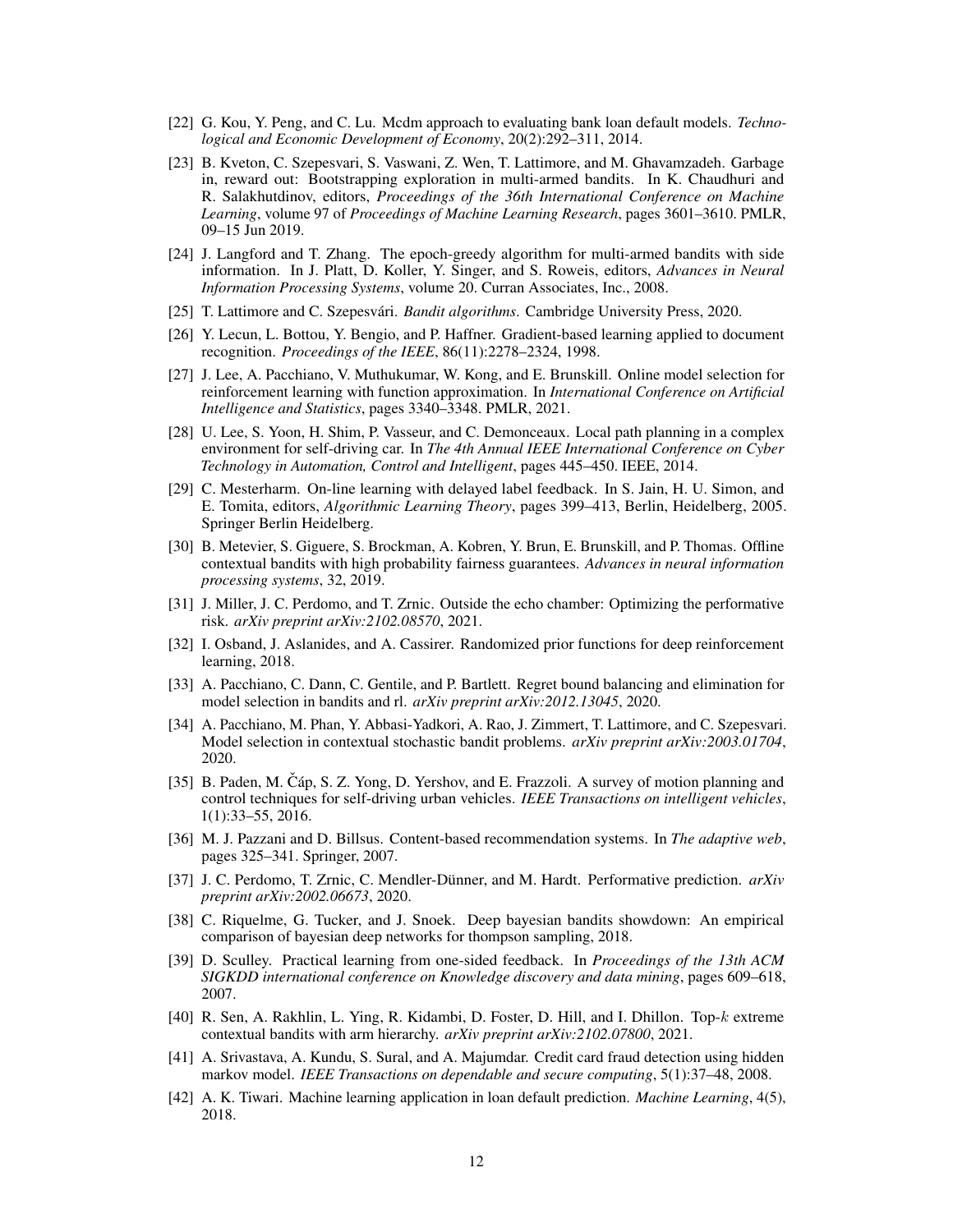- <span id="page-12-1"></span>[43] N. Tollenaar and P. Van der Heijden. Which method predicts recidivism best?: a comparison of statistical, machine learning and data mining predictive models. *Journal of the Royal Statistical Society: Series A (Statistics in Society)*, 176(2):565–584, 2013.
- <span id="page-12-0"></span>[44] C.-F. Tsai and M.-L. Chen. Credit rating by hybrid machine learning techniques. *Applied soft computing*, 10(2):374–380, 2010.
- <span id="page-12-2"></span>[45] P. Wang, R. Mathieu, J. Ke, and H. Cai. Predicting criminal recidivism with support vector machine. In *2010 International Conference on Management and Service Science*, pages 1–9. IEEE, 2010.
- <span id="page-12-4"></span>[46] P. Xu, Z. Wen, H. Zhao, and Q. Gu. Neural contextual bandits with deep representation and shallow exploration. *arXiv preprint arXiv:2012.01780*, 2020.
- <span id="page-12-3"></span>[47] D. Zhou, L. Li, and Q. Gu. Neural contextual bandits with ucb-based exploration, 2020.

## **Checklist**

- 1. For all authors...
	- (a) Do the main claims made in the abstract and introduction accurately reflect the paper's contributions and scope? [Yes]
	- (b) Did you describe the limitations of your work? [Yes] Yes, in our societal impact section we discuss limitations of our work.
	- (c) Did you discuss any potential negative societal impacts of your work? [Yes] We have added a section on the broader impact of our method.
	- (d) Have you read the ethics review guidelines and ensured that your paper conforms to them? [Yes]
- 2. If you are including theoretical results...
	- (a) Did you state the full set of assumptions of all theoretical results? [Yes]
	- (b) Did you include complete proofs of all theoretical results? [Yes] The appendix contains detailed proofs of our theoretical claims
- 3. If you ran experiments...
	- (a) Did you include the code, data, and instructions needed to reproduce the main experimental results (either in the supplemental material or as a URL)? [Yes]
	- (b) Did you specify all the training details (e.g., data splits, hyperparameters, how they were chosen)? [Yes]
	- (c) Did you report error bars (e.g., with respect to the random seed after running experiments multiple times)? [Yes] Our plots include error bars for 5 runs.
	- (d) Did you include the total amount of compute and the type of resources used (e.g., type of GPUs, internal cluster, or cloud provider)? [Yes] We described the types of GPUs used, as well as the parallelism used in our method.
- 4. If you are using existing assets (e.g., code, data, models) or curating/releasing new assets...
	- (a) If your work uses existing assets, did you cite the creators? [Yes] We cited the MNIST and Adult dataset creators.
	- (b) Did you mention the license of the assets? [N/A]
	- (c) Did you include any new assets either in the supplemental material or as a URL? [Yes] We have included our code in the supplemental material.
	- (d) Did you discuss whether and how consent was obtained from people whose data you're using/curating? [N/A] The datasets we used are public and previously published
	- (e) Did you discuss whether the data you are using/curating contains personally identifiable information or offensive content? [N/A] The datasets we used are public and previously published, and do not have PII/offensive content
- 5. If you used crowdsourcing or conducted research with human subjects...
	- (a) Did you include the full text of instructions given to participants and screenshots, if applicable? [N/A] No crowdsourcing or human subjects.